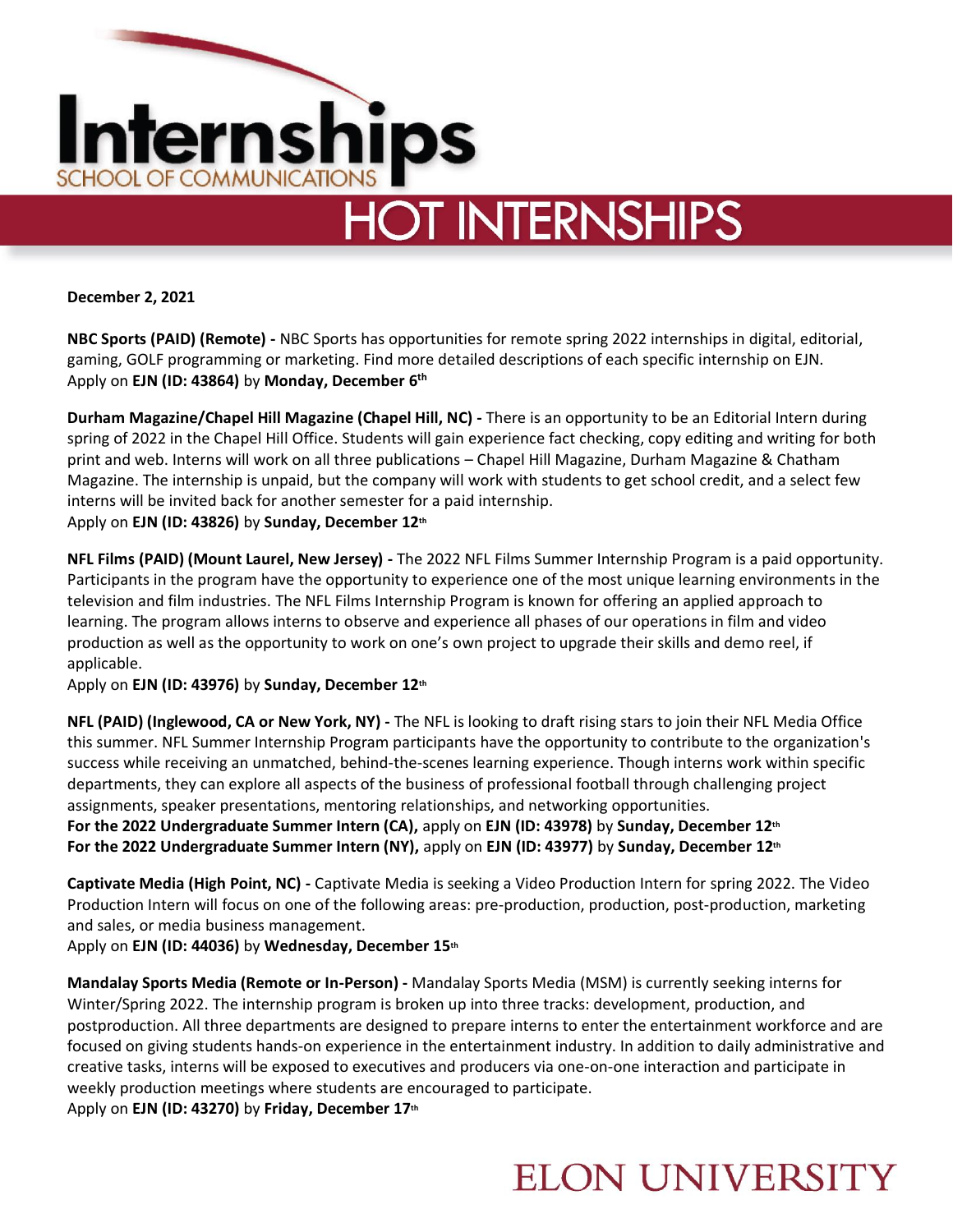

# **HOT INTERNSHIPS**

**The Climate Reality Project (PAID) (Remote) -** The Climate Reality Project is offering a paid graphic design internship for spring 2022. The Graphic Design Intern will brainstorm/create social media graphics, video creation/editing for Instagram/Tik Tok, and assist with maintaining archival system for production elements including website assets, advertising creative, photography, and videos.

Apply on **EJN (ID: 43715)** by **Saturday, December 18th**

**OneVoice Movement (PAID) (Remote) -** The OneVoice Movement seeks a 2022 Program and Communications Intern to provide support for the Core program and Communications team. This internship will include helping with program development and presentation, tracking metrics, writing content for social media and mailing lists, and website management. This internship will begin on January 3, 2022, and will run until April 1, 2022, with possible renewal for the summer semester.

Apply on **EJN (ID: 43860)** by **Thursday, December 23rd**

**SiriusXM (PAID) (New York, New York) -** SiriusXM's Summer 2022 Internship Program is now accepting applications. At SiriusXM, interns could find themselves doing anything from running the board in a broadcasting booth or being a voice behind the mic, to ideating in a brainstorming session with leaders within the engineering department at one of the world's largest audio entertainment companies. For summer 2022, there are position opportunities in areas including web development, product management, product design, and product analytics. Apply on **EJN (ID: 41387)** by **Wednesday, December 29th**

**Carolinas Golf Association (PAID) (Southern Pines, NC) -** The Carolina Golf Association is seeking three 3-month Tournament Communications Interns for summer 2022. A prospective intern should demonstrate strong managerial potential and a sufficient interest in golf. The Communications Intern will assist with research/writing/fact-checking, post content to website/social media, contribute news/feature stories to the association's magazine (print and online), and assist tournament operations staff on/off site as needed. Apply on **EJN (ID: 44039)** by **Friday, January 14th**

**ANA Educational Foundation (PAID) -** Launched in 2018, the MADE (Marketing & Advertising Education) Program has placed over 100 undergraduate juniors and seniors in paid summer internships at top ad agencies, media companies and marketers such as Ogilvy, McCann, Mastercard, IBM, NBCUniversal, Sephora, Viacom CBS, Bank of America, Deutsch NY, and DDB. MADE functions as the "Common App" for marketing and advertising internships, making it easy for students to navigate a complex industry. Through this process, MADE exposes students to opportunities they may not have been aware of or thought they had access to. Once a candidate applies, they are connected with potentially dozens of internship opportunities at partner companies based on traits such as critical thinking, leadership potential and intellectual curiosity. Applications are reviewed on a rolling basis. Apply on **EJN (ID: 41279)** by **Saturday, January 15th**

**Twin Lakes Community (PAID) (Remote/On-campus) -** The leaders of Twin Lakes, the Lutheran Church ministry's senior living community in Alamance County, are seeking a paid intern to help create a DEI strategic plan. The intern will be working with leaders at Twin Lakes as well as Dean Rochelle Ford. Most work can be completed virtually but the intern will be required to attend in-person monthly meetings and additional programming and training. The position will begin in February and selection will be happening in January. Apply on **EJN (ID: 44045)** by **Monday, January 17th**

**Television Academy Foundation (PAID) (in-person, hybrid or remote) -** Television Academy Foundation Internship Program is now accepting applications for Summer 2022 Internships. 2022 Internships may be in-person, hybrid or remote, depending on the opportunity, and are subject to change. The Foundation's Internship Program is one of the most prestigious in the country, providing pathways to employment for aspiring college students. Since its inception

## **ELON UNIVERSITY**